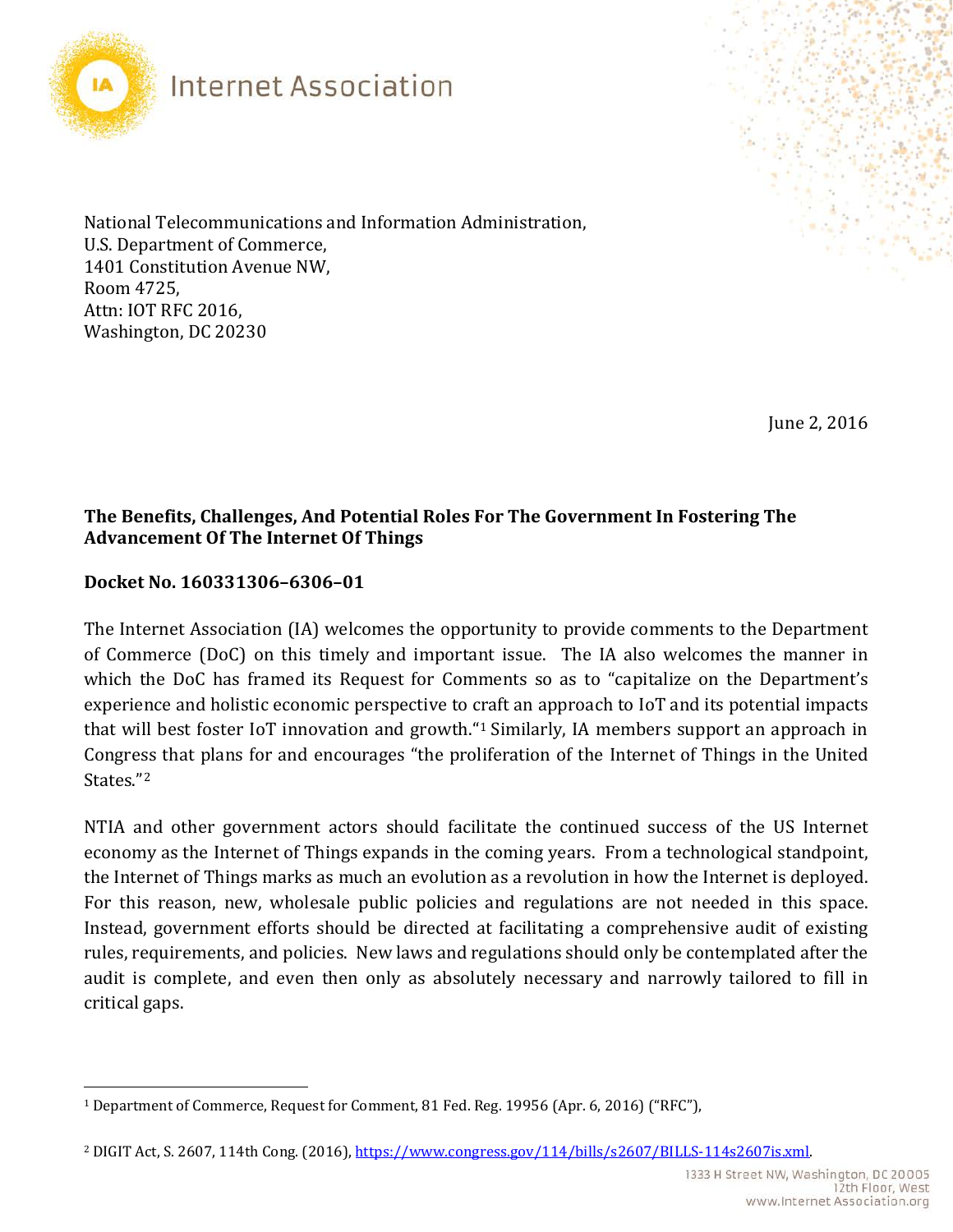

The approach from DoC to the Internet of Things is consistent with decades of successful, flexible policy approaches to the Internet. In the 1990s, the U.S. government adopted landmark policies that fostered the nascent Internet's growth. These enlightened policies included, for example, the 199[3](#page-1-0) White House blueprint for building an "Information Superhighway, $3$  as well as the safe harbors created for online intermediaries in Section 230 of the Communications Decency Act<sup>[4](#page-1-1)</sup> and Section 512 of the Digital Millennium Copyright Act.[5](#page-1-2)

Of particular relevance to the DoC's present inquiry, over the past 20 years, U.S. privacy and data security laws have enabled innovation and growth while protecting consumers. Similarly, the historic U.S. approach to standardization and interoperability that supports a bottom up, industryled and consensus-driven process was key to the Internet's growth and success. The common denominator of these policies is clear: **in contrast to other jurisdictions, U.S. Internet policies have proven flexible enough to support innovation and growth yet robust enough to meet important consumer protection and other public policy goals.** 

In turn, these U.S. policies have played a significant role in making the U.S. Internet industry a world leader. According to a recent Internet Association study, the Internet industry represented 6 percent of real U.S. GDP in 2014 (over \$900 billion).[6](#page-1-3) Importantl[y,](#page-1-4) these levels more than doubled Internet industries' real contributions from seven years earlier.7 Beyond our borders, US policies also played a role in making the Internet the great American export of the 21st century. Today, the global Internet economy is somewhere in the neighborhood of \$10 trillion US dollars and by the end of this year, half the world's population – about 3 billion people – will use the Internet.[8](#page-1-5)

<span id="page-1-1"></span><sup>4</sup> *See* 47 U.S.C. § 230.

<span id="page-1-2"></span><sup>5</sup> *See* 17 U.S.C. § 512.

<span id="page-1-4"></span><sup>7</sup> *Id.*

<span id="page-1-0"></span> $\overline{a}$ <sup>3</sup> *See* John Marjoff, *Building the Electronic Superhighway*, N.Y. Times, Jan. 24, 1993, [http://www.nytimes.com/1993/01/24/business/building-the-electronic-superhighway.html?pagewanted=all.](http://www.nytimes.com/1993/01/24/business/building-the-electronic-superhighway.html?pagewanted=all)

<span id="page-1-3"></span><sup>6</sup> *Measuring the U.S. Internet Sector*, Internet Association, at 5, [http://internetassociation.org/wp](http://internetassociation.org/wp-content/uploads/2015/12/Internet-Association-Measuring-the-US-Internet-Sector-12-10-15.pdf)[content/uploads/2015/12/Internet-Association-Measuring-the-US-Internet-Sector-12-10-15.pdf.](http://internetassociation.org/wp-content/uploads/2015/12/Internet-Association-Measuring-the-US-Internet-Sector-12-10-15.pdf)

<span id="page-1-5"></span><sup>8</sup> *The Internet of Things*, Samuel Greengard, at 27, MIT Press (2015).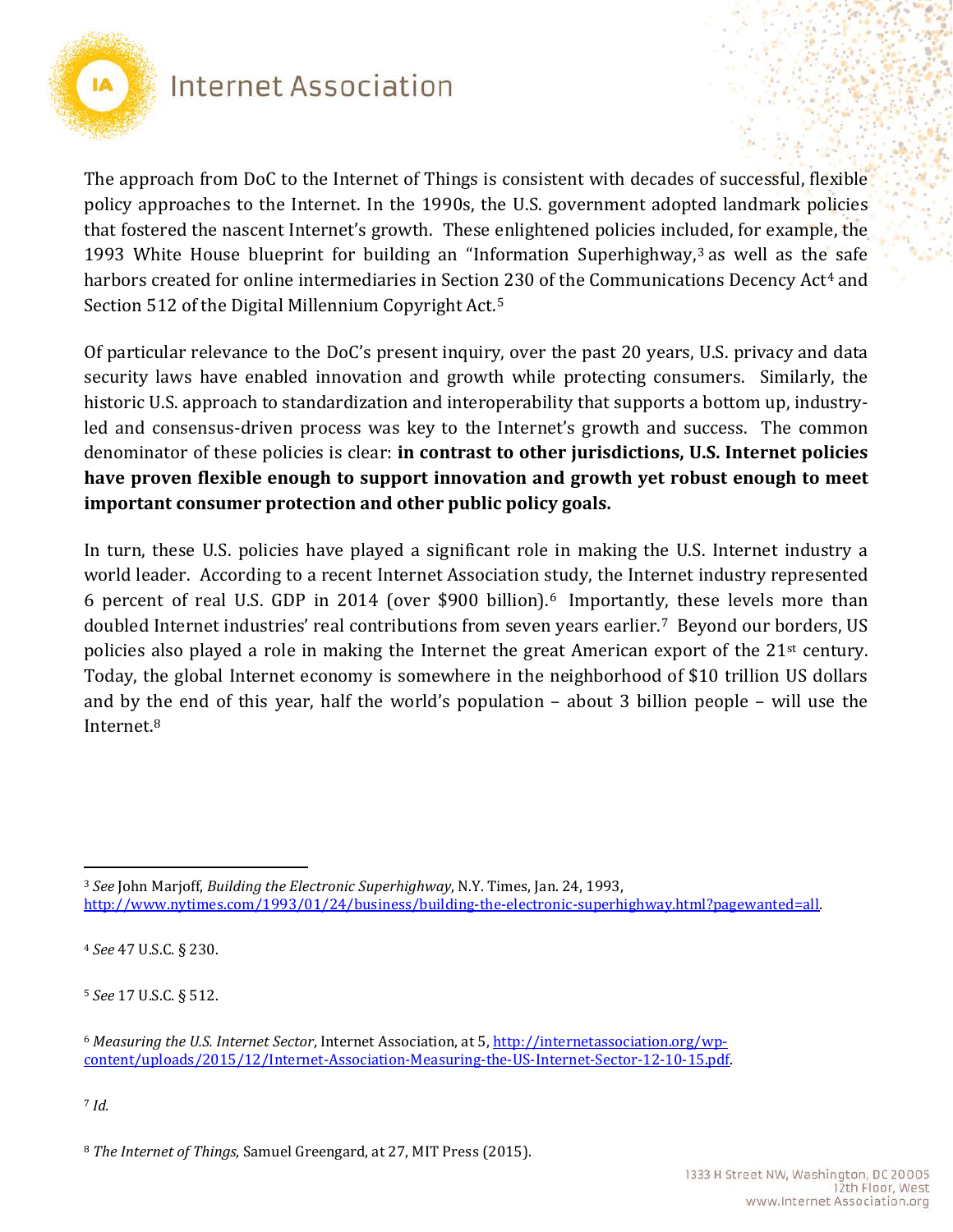

#### **Internet of Things: Benefits and Economic Impact**

The economic benefits from the growth of the Internet to date are expected to carry through to the Internet of Things. These benefits mirror those created by previous advances in the Internet and include:

- Economic growth;
- Lower costs for businesses; and
- Lower costs and increased choice for consumers.

The economic growth from the Internet of Things has been well documented. According to Cisco Systems, which has established an Internet of Everything (IoE) index, businesses already generate \$613 billion of additional profits annually as a result of connected devices - but this represents only about 50 percent of the potential of the Internet of Things. The figure could reach \$14.4 trillion in net profits within a decade, Cisco estimates.<sup>[9](#page-2-0)</sup> In addition, the McKinsey Global Institute estimates the potential economic impact of the Internet of Things to be \$3.9 trillion to \$11.1 trillion per year by 2025.<sup>[10](#page-2-1)</sup>

As with previous Internet advances, the Internet of Things will also deliver significant productivity gains and cost savings both to businesses and consumers. Within the industrial and commercial realm, the IoT will likely spawn huge productivity gains. For example, even a 1 percent reduction in fuel costs or similar improvement in capital expenditures of system inefficiency could produce savings in the tens of billions or hundreds of billions of dollars for industry. For consumers, home automation could result in huge energy costs savings.<sup>[11](#page-2-2)</sup> Researchers at the University of Virginia estimate that a typical 20 to 30 percent energy reduction would result in savings of 100 billion kilowatts and \$15 billion annually in the US alone. $12$ 

In its Request for Comments, DoC asks whether the government should measure the economic impact of the Internet of Things and how it might fit within existing industry classification systems.<sup>[13](#page-2-4)</sup> In late 2015,

<span id="page-2-4"></span><span id="page-2-3"></span><sup>12</sup> *The Smart Thermostat: Using Occupancy Sensors to Save Energy in Homes*, [http://www.alice.virginia.edu/~stankovic/psfiles/sensys10-final169.pdf.](http://www.alice.virginia.edu/~stankovic/psfiles/sensys10-final169.pdf)

<span id="page-2-0"></span><sup>9</sup> *Embracing the Internet of Everything to Capture Your Share of \$14.4 Trillion*, Cisco, [https://www.cisco.com/c/dam/en\\_us/about/ac79/docs/innov/IoE\\_Economy.pdf.](https://www.cisco.com/c/dam/en_us/about/ac79/docs/innov/IoE_Economy.pdf)

<span id="page-2-1"></span><sup>10</sup> *Unlocking the potential of the Internet of Things*, McKinsey & Company (June 2015), [http://www.mckinsey.com/business-functions/business-technology/our-insights/the-internet-of-things-the-value](http://www.mckinsey.com/business-functions/business-technology/our-insights/the-internet-of-things-the-value-of-digitizing-the-physical-world)[of-digitizing-the-physical-world.](http://www.mckinsey.com/business-functions/business-technology/our-insights/the-internet-of-things-the-value-of-digitizing-the-physical-world)

<span id="page-2-2"></span><sup>11</sup> *Industrial Internet: Pushing the Boundaries of Minds and Machines*, Peter C. Evans and Mark Annunziata, November 2012[, http://www.ge.com/docs/chapters/Industrial\\_Internet.pdf](http://www.ge.com/docs/chapters/Industrial_Internet.pdf)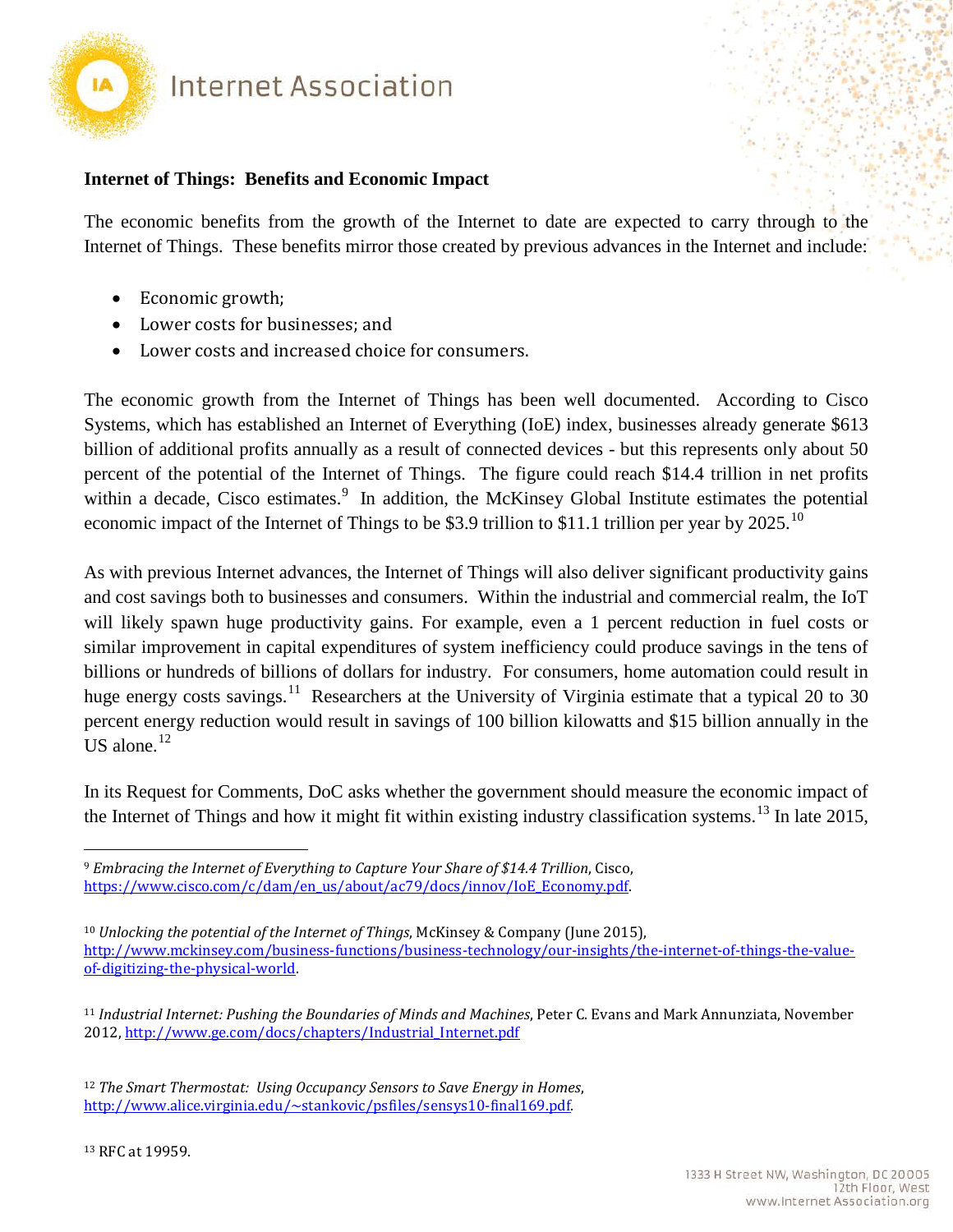

 $\overline{a}$ 

## Internet Association

the Internet Association published a study measuring the economic impact of Internet industries on the U.S. economy using the NAICs industry classifications. In the report, our economic expert, Steve Siwek, devised a bespoke methodology to capture the true and accurate value of the Internet economy using existing NAICS codes. To assess the extent that Internet activities were conducted in multiple NAICs codes, Mr. Siwek made use of "product line receipts" for multiple NAICs codes in 2007 and 2012. However, this degree of analysis would not have been necessary if the NAICs classification system had already been revised to report "Internet only" industries. In such industries, Internet activities would have remained separate and would not have been comingled with non-Internet activities.

With Internet-only NAICs accounts, measuring the size and economic importance of the Internet, including the Internet of Things, would be far less complicated than it is today. Although the Office of Management and Budget (OMB) through its Economic Classification Policy Committee (ECPC) has recently solicited comments on and issued proposed changes to the NAICs, the changes clarified but did not change the existing content of industries. As the Internet and the Internet of Things continue to grow in economic importance, this is a decision that OMB and other relevant agencies may wish to revisit.

#### **Internet of Things: Revolution Or Evolution?**

The inquiries in the DoC's Request for Comments underscore one important and overarching question: is there something unique about the Internet of Things such that new and bespoke public policies and regulations are needed?

Although some have described Internet of Things as the "Industrial Revolution 4.0,"<sup>[14](#page-3-0)</sup> our members view the Internet of Things as the third *evolution* in the Internet's development. Internet Association members have been present at each inflection point along this timeline and are therefore well-placed to speak to these evolutions. Even in the Internet of Things context, our members have not only developed the hardware that connects the Internet to devices such as the Nest thermostat, Amazon's Echo, and the Oculus Rift, but they also provide the infrastructure that helps power the Internet of Things, namely cloud services.

Broadly speaking, the Internet's three evolutions to date are<sup>15</sup>:

• The first evolution, during which the Internet created the **information graph** that changed how we produce, access, share and generate knowledge. This evolution resulted in

<span id="page-3-0"></span><sup>14</sup> *See The Fourth Industrial Revolution: Things to Tighten the Link Between IT and OT*, Sogeti, 33

<span id="page-3-1"></span><sup>15</sup> *See IEEE: Internet of Things*, Vint Cerf (Dec. 15, 2015), [http://wfiot2015.ieee-wf-iot.org/EMAIL%20VERSION-](http://wfiot2015.ieee-wf-iot.org/EMAIL%20VERSION-%20IoT%20Keynote%20-%20Vint%20Cerf%20-%20IEEE%20Milan%20-%20Dec%2015th%202015.pdf) [%20IoT%20Keynote%20-%20Vint%20Cerf%20-%20IEEE%20Milan%20-%20Dec%2015th%202015.pdf.](http://wfiot2015.ieee-wf-iot.org/EMAIL%20VERSION-%20IoT%20Keynote%20-%20Vint%20Cerf%20-%20IEEE%20Milan%20-%20Dec%2015th%202015.pdf)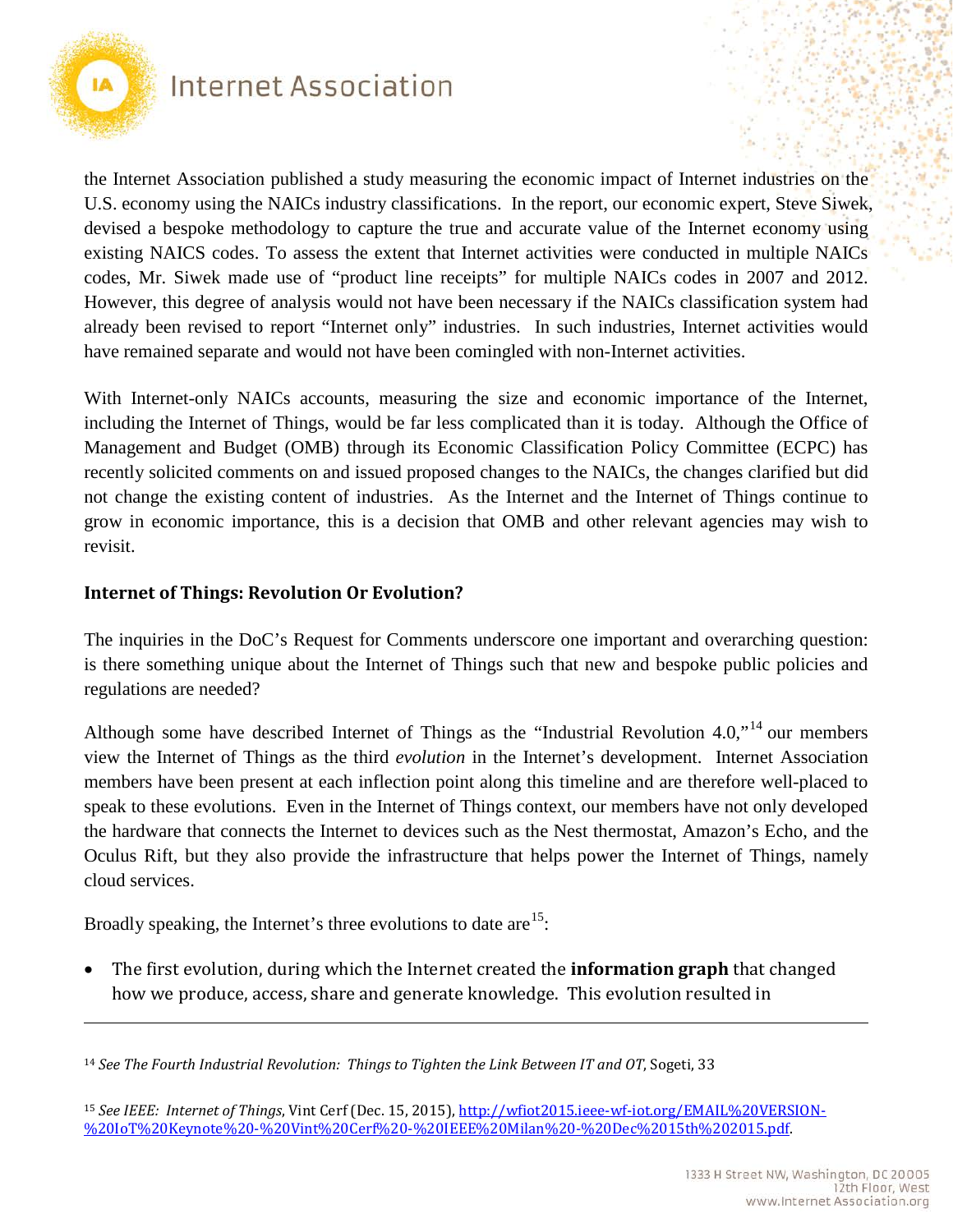

widespread access to and ubiquity of content online;

- The second evolution, during which social media created the **social graph** that changed how we establish and foster relationships with one another. This evolution enabled power to the crowd; and
- The Internet of Things that is creating the **physical graph,** which in turn is changing how we interact with objects and environments**.** This evolution is resulting in adaptive environments that understand context and adjust accordingly.

Although these three evolutions mark distinct and different ways through which we interact with the Internet, the Internet's core function remains relatively unchanged, even in an Internet of Things world. As one expert puts it, from an engineering standpoint, "the Internet serves as the electrical wiring for the IoT. It makes real-time communications and data sharing possible on a mass scale."<sup>[16](#page-4-0)</sup> In this sense, its function in the Internet of Things space is no different from its function on social media or for the sharing economy.

### **Privacy And Data Security In An Internet of Things World: Balancing Flexibility And Robust Consumer Protections**

Although the Internet of Things marks an evolution as opposed to a revolution, there is a broad consensus that it marks a sea change in the volume, velocity, and variety of data on the network (the socalled "Three Vs" of big data), as well as the sources of that data. Machine-generated data currently accounts for only 15 per cent of overall data. However, experts estimate that the figure will likely rise to around 50 percent within the next decade. Alongside this volume increase, connected devices will deliver increased variety in network data, such as parameter readings, usage information, operator behavior, and patient condition and health monitoring.<sup>[17](#page-4-1)</sup>

These changes will create a greater need for flexible but robust approaches to online privacy and data security. In order for the economic benefits of the Internet of Things to be realized, privacy and data security practices will need to be robust enough to foster trust between consumers and device makers. At the same time, approaches to privacy and data security must also be flexible enough to allow for continued innovation in the Internet of Things space.

The correct balance between flexibility and robustness can be challenging to strike. Fortunately, the US Internet industry and government have proven adept at striking this balance in the past, and the essential

<span id="page-4-0"></span><sup>16</sup> *Supra*, note 8 at xvi.

<span id="page-4-1"></span><sup>17</sup> *Id.* at 59.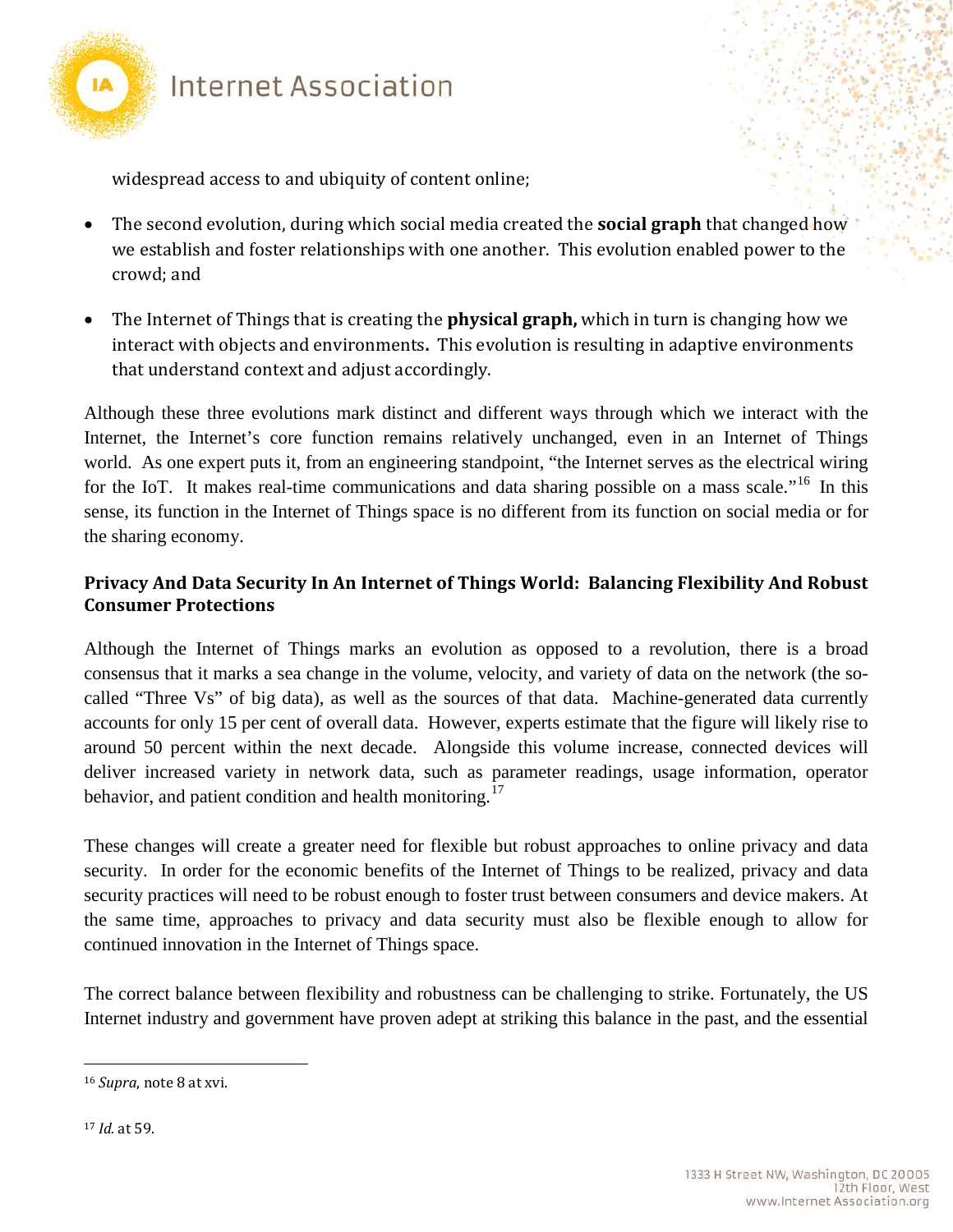

building blocks needed to establish end-user trust are already available. These building blocks include encryption technology; industry best practices for transparency in data use practices and data security; and the Federal Trade Commission's time-tested, comprehensive policy and enforcement frameworks.

Government support for encryption technology, both for data in transit and at rest, will certainly be a major part of the solution to ensuring adequate data security in an Internet of Things world. On the Internet, privacy and security increasingly are safeguarded through strong encryption, and the record shows that it works: recent data breaches – both in the public and private sectors - have happened because firms failed to encrypt their customers' data, not because hackers broke through strong protections. By extending encryption down to the level of individual devices, the owners of those devices have gained a new kind of control over their personal information.<sup>[18](#page-5-0)</sup>

The US government understands the cyber threat and the benefits of strong encryption in countering it. Three years ago, the President issued an Executive Order finding that cyber threats to critical infrastructure represent one of the most serious national and economic security challenges to our nation.<sup>19</sup> The White House's National Security Council has also spotlighted cyber threats to the Internet economy, warning that "[p]ervasive criminal activity in cyberspace not only directly affects its victims, but can imperil citizens' and businesses' faith in these digital systems, which are critical to our society and economy."<sup>20</sup> Similarly, FBI Director Comey has told the Senate Judiciary Committee that "[t]he development and robust adoption of encryption is a key tool to secure commerce and trade, safeguard private information, promote free expression and association, and strengthen cyber security."<sup>[21](#page-5-3)</sup> Importantly, technologists within the FBI also understand and support this viewpoint, with Director Comey's Assistant Director for Science and Technology testifying last year, "we in the FBI support and encourage the use of secure networks and sophisticated encryption to prevent cyber threats to our critical national infrastructure, our intellectual property, and our data."<sup>[22](#page-5-4)</sup>

In addition to strong encryption, the Internet Association's members support bottom-up industry best

<span id="page-5-0"></span> $\overline{a}$ <sup>18</sup> *See* Neil Gershenfeld & JP Vasseur, *As Objects Go Online*, Foreign Affairs (Mar./Apr. 2014), [https://www.foreignaffairs.com/articles/2014-02-12/objects-go-online.](https://www.foreignaffairs.com/articles/2014-02-12/objects-go-online)

<span id="page-5-1"></span><sup>19</sup> Exec. Order No. 13636, 78 Fed. Reg. 11739 (Feb. 12, 2013).

<span id="page-5-2"></span><sup>20</sup> *Strategy to Combat Transnational Organized Crime* (2011), Executive Summary at II, [https://www.whitehouse.gov/administration/eop/nsc/transnational-crime.](https://www.whitehouse.gov/administration/eop/nsc/transnational-crime)

<span id="page-5-3"></span><sup>21</sup> James B. Comey, Dir., FBI, *Joint Statement with Deputy Attorney General Sally Quillian Yates Before the Senate Judiciary Committee* (Jul. 8, 2015).

<span id="page-5-4"></span><sup>22</sup> Amy Hess, Exec. Assistant Dir. Sci & Tech. Branch, FBI, *Statement Before the House Oversight and Government Reform Committee, Subcommittee on Information Technology* (Apr. 29, 2015).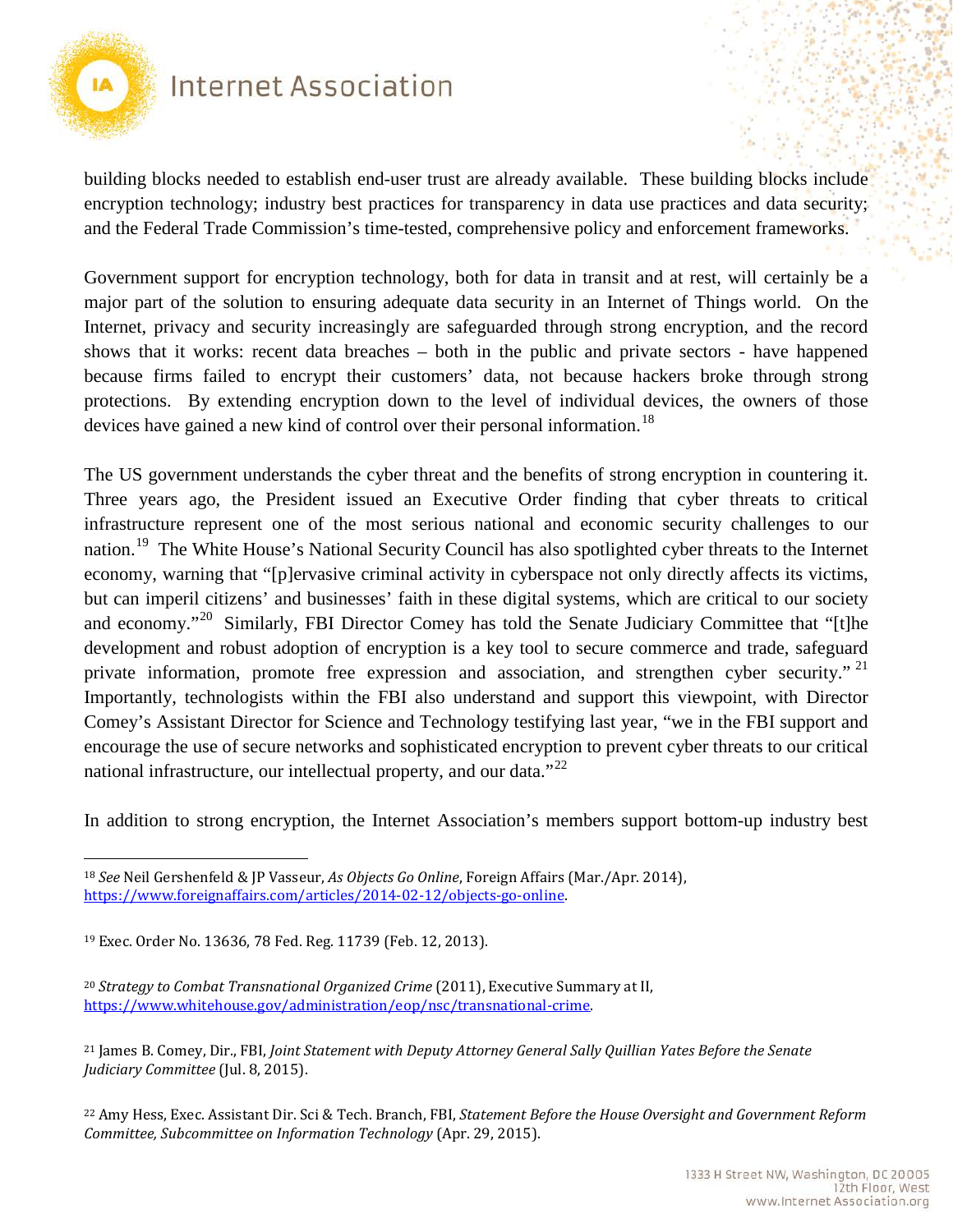

practices to enhance privacy and data security. The guiding principles in these industry efforts are transparency and user control. Internet Association members design transparent data use policies based on feedback from users, regulators, and other stakeholders, recognizing that we live in a world in which no one-size-fits-all approach to privacy will satisfy every person's expectations. Giving users clear and easy data management controls elicits greater trust and confidence in end-users, which is why Internet Association members continuously refine their cutting-edge tools in response to end user feedback.

Although industry best practices in privacy and data security will play a role as the Internet of Things matures, government plays an important role as both "privacy arbiter"<sup>[23](#page-6-0)</sup> and backstop enforcer. Since the late 1990s, the FTC has served as the nation's *de facto* data protection authority. The agency has used its broad authority under Section 5 of its enabling statute, which prohibits "unfair or deceptive acts or practices in commerce" to address alleged violations of data privacy and security standards. As privacy scholars Bamberger and Mulligan have noted "since 1996 the FTC has actively used its broad authority under Section 5 [] to take an active role in the governance of privacy protection, ranging from issuing guidance regarding appropriate practices for protecting personal consumer information, to bringing enforcement actions challenging information practices alleged to cause consumer injury."<sup>24</sup>

FTC privacy and data security enforcement actions – which result primarily in publicly available consent decrees – bind individual companies to lengthy, twenty-year privacy audits and potential liability of up to \$16,000 per customer harmed per violation. Beyond individual companies, these enforcement actions also serve as precedent to the rest of the market. For this reason, FTC consent decrees have been identified as the nation's 'common law' of privacy.<sup>[25](#page-6-2)</sup>

Applying these privacy and data security norms in the IoT context is an issue the FTC examined in recent years at a public workshop and follow on staff report. <sup>[26](#page-6-3)</sup> The FTC report focused on the application of four Information Privacy Practice Principles (FIPPs) the IoT space, namely (1) data security; (2) data minimization; (3) notice and (4) choice.<sup>27</sup> Participants and FTC staff also discussed whether new and bespoke legislation is needed to cover IoT, and concluded that it was not.<sup>28</sup>

<span id="page-6-5"></span><span id="page-6-0"></span> $\overline{a}$ <sup>23</sup> Katy Bachman, *FTC Chair Edith Ramirez Fights for Data Security and Privacy Rights*, Adweek (May 27, 2014), [http://www.adweek.com/news/television/ftc-chair-edith-ramirez-fights-data-security-and-privacy-rights-157930.](http://www.adweek.com/news/television/ftc-chair-edith-ramirez-fights-data-security-and-privacy-rights-157930)

<span id="page-6-1"></span><sup>24</sup> Kenneth A. Bamberger & Deirdre K. Mulligan, *Privacy on the Ground: Driving Corporate Behavior in the United States and Europe*, 69 (2015).

<span id="page-6-2"></span><sup>25</sup> Woodrow Hartzog and Daniel J. Solove, *The FTC and the New Common Law of Privacy*, 114 Colum. L. Rev. 583 (2013).

<span id="page-6-4"></span><span id="page-6-3"></span><sup>26</sup> *Internet of Things, Privacy & Security in a Connected World*, FTC Staff Report, January 2105. The report is limited to a discussion about IoT devices sold to or used by consumers and does not address machine-to-machine communications, e.g. RFID.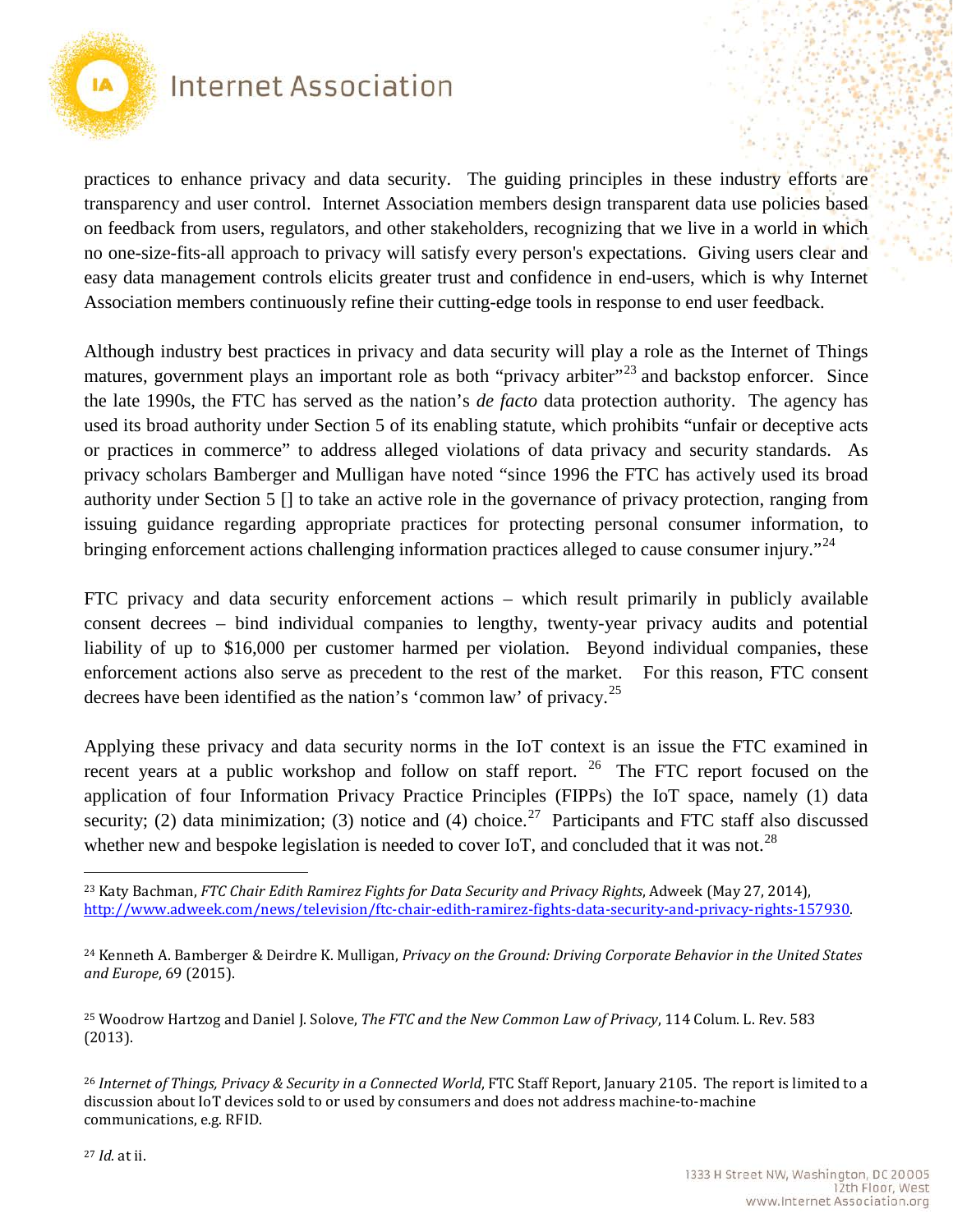

With respect to data security, the FTC staff in the IoT report lauded the benefits of security by design and gave favorable mention to the use of encryption to secure sensitive data in transit and at rest, in particular for data passing over consumers' home wifi networks.<sup>[29](#page-7-0)</sup> As described in the staff report, both security by design and encryption had previously been road tested in the FTC's first IoT specific enforcement action, TRENDnet.<sup>[30](#page-7-1)</sup>

Following its IoT report, the FTC went on to reinforce its encryption message in last year's "Start with Security<sup>[31](#page-7-2)</sup> guidance and series of regional workshops in which the agency counseled businesses to, among other measures, "use strong cryptography to secure confidential material during storage and transmission."<sup>[32](#page-7-3)</sup>

#### **Standardization And Interoperability In An Internet Of Things World**

The Internet 1.0 was built innovation facilitated by open standards and interoperability. As Internet Founding Father Vint Cerf explains "[t]he principal goal" in the Internet's early days "was to create a way for companies to communicate with one another." In so doing, Cerf and others did not want to repeat the mistakes of past eras. As he relays in the same interview "[w]e certainly didn't want to wind up with a situation parallel to the 1930s and 1920s when business had a dozen different telephones sitting on a desk – all using a different proprietary system and requiring a person to know which telephone service to use to reach someone else." In order to avoid these inefficiencies, the early Internet settled on Cerf's TCP/IP protocol that allowed computers and various networks to seamlessly interconnect.<sup>[33](#page-7-4)</sup>

Today, one of the primary roadblocks on the path to a more robust and all-encompassing Internet of Things is a battle over protocols and standards where they are needed. Within one vertical alone – domestic connected devices - existing protocols are fragmented in a way that is confusing to consumers and businesses. In order for the Internet of Things to emulate the success of previous Internet evolutions,

 $\overline{a}$ 

<span id="page-7-0"></span><sup>29</sup> *Id.* at 30.

<span id="page-7-3"></span><sup>32</sup> *Id.*

<sup>28</sup> *Id.* at vii.

<span id="page-7-1"></span><sup>30</sup> In the matter of TRENDNet, Inc, FTC File No. 122 3090, [https://www.ftc.gov/enforcement/cases-proceedings/122-](https://www.ftc.gov/enforcement/cases-proceedings/122-3090/trendnet-inc-matter) [3090/trendnet-inc-matter](https://www.ftc.gov/enforcement/cases-proceedings/122-3090/trendnet-inc-matter)

<span id="page-7-2"></span><sup>31</sup> *Start with Security: A Guide for Business,* June 30, 2015, [https://www.ftc.gov/tips-advice/business](https://www.ftc.gov/tips-advice/business-center/guidance/start-security-guide-business)[center/guidance/start-security-guide-business](https://www.ftc.gov/tips-advice/business-center/guidance/start-security-guide-business)

<span id="page-7-4"></span><sup>33</sup> Interview with Vinton Cerf for America West magazine in 1999. Quoted by Greengard, *supra* note 8.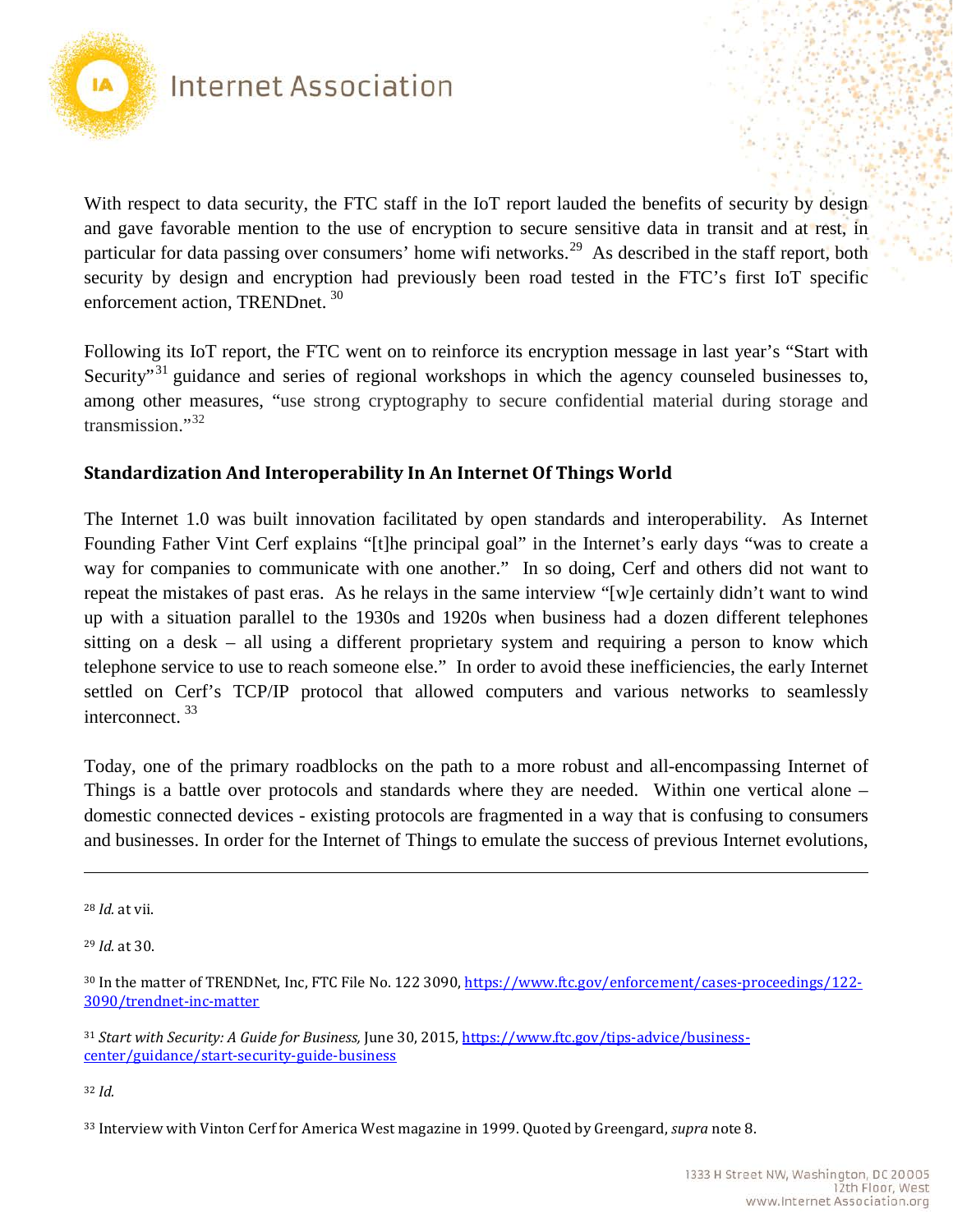

work must continue to standardize technologies while allowing consumers to reap the full benefits of competition and consumer choice. Beyond the consumer benefits that standards can deliver, standardization will also be important for non-traditional Internet companies as well as startups entering the Internet of Things space. Standards will lower entry barriers, allowing non-traditional companies and startups to build viable and competitive businesses over time.<sup>[34](#page-8-0)</sup>

The need for standards and interoperability in an Internet of Things world is not in dispute. The question is more whether there are existing models that can be tapped into to achieve these goals and what principles that should guide those models. In fast-moving technology markets, the IA supports a standard-setting model that is private sector-led, open, voluntary, consensus based, and nimble. While government has a role to play in encouraging industry standards and interoperability, the work itself should be driven by industry. Helpfully, OMB long ago recognized the importance of this standardsetting model in updated Circular  $A-119$ <sup>35</sup>

The Internet Association also encourages the U.S. Government to promote this approach to standardsetting overseas as well as here at home. Internet markets are global markets and the need for technical interoperability in such markets is particularly acute. Commerce Secretary Pritzker recently appointed digital attaches<sup>[36](#page-8-2)</sup> in several key jurisdictions overseas; the Internet Association submits that monitoring standard-setting policies and forums overseas could become a key metric for these attaches over time.

#### **Patent Litigation and the Internet of Things**

The Internet of Things presents a number of challenges for the patent system including abusive patent assertion entity (PAE) litigation and the looming threat that this litigation could proliferate to include design patents. Abusive PAE litigation has long since been an issue of concern to the Internet Association and, as the IoT matures and expands into new sectors, patent litigation will likely proliferate. Absent legal or policy changes to tackle these issues, PAEs could shut the door on an open platform for promoting innovation in the digital economy, economic growth, and opportunity.

PAE activity has been well documented elsewhere and there is little reason to think that it will not become a feature of the IoT patent litigation landscape in due course. According to a White House report, PAEs "focus on aggressive litigation, using such tactics as: threatening to sue thousands of

<span id="page-8-0"></span><sup>34</sup> *Supra,* note 14.

<span id="page-8-1"></span><sup>35</sup> Circular No. A-119 Revised, February 10, 1998, Office of Management and Budget, [https://www.whitehouse.gov/omb/circulars\\_a119/](https://www.whitehouse.gov/omb/circulars_a119/)

<span id="page-8-2"></span><sup>36</sup> Commerce Secretary Pritzker Launches Digital Attache Program to Address Trade Barriers, March 11, 2016, [https://www.commerce.gov/news/press-releases/2016/03/us-secretary-commerce-penny-pritzker-launches](https://www.commerce.gov/news/press-releases/2016/03/us-secretary-commerce-penny-pritzker-launches-digital-attache-program)[digital-attache-program](https://www.commerce.gov/news/press-releases/2016/03/us-secretary-commerce-penny-pritzker-launches-digital-attache-program)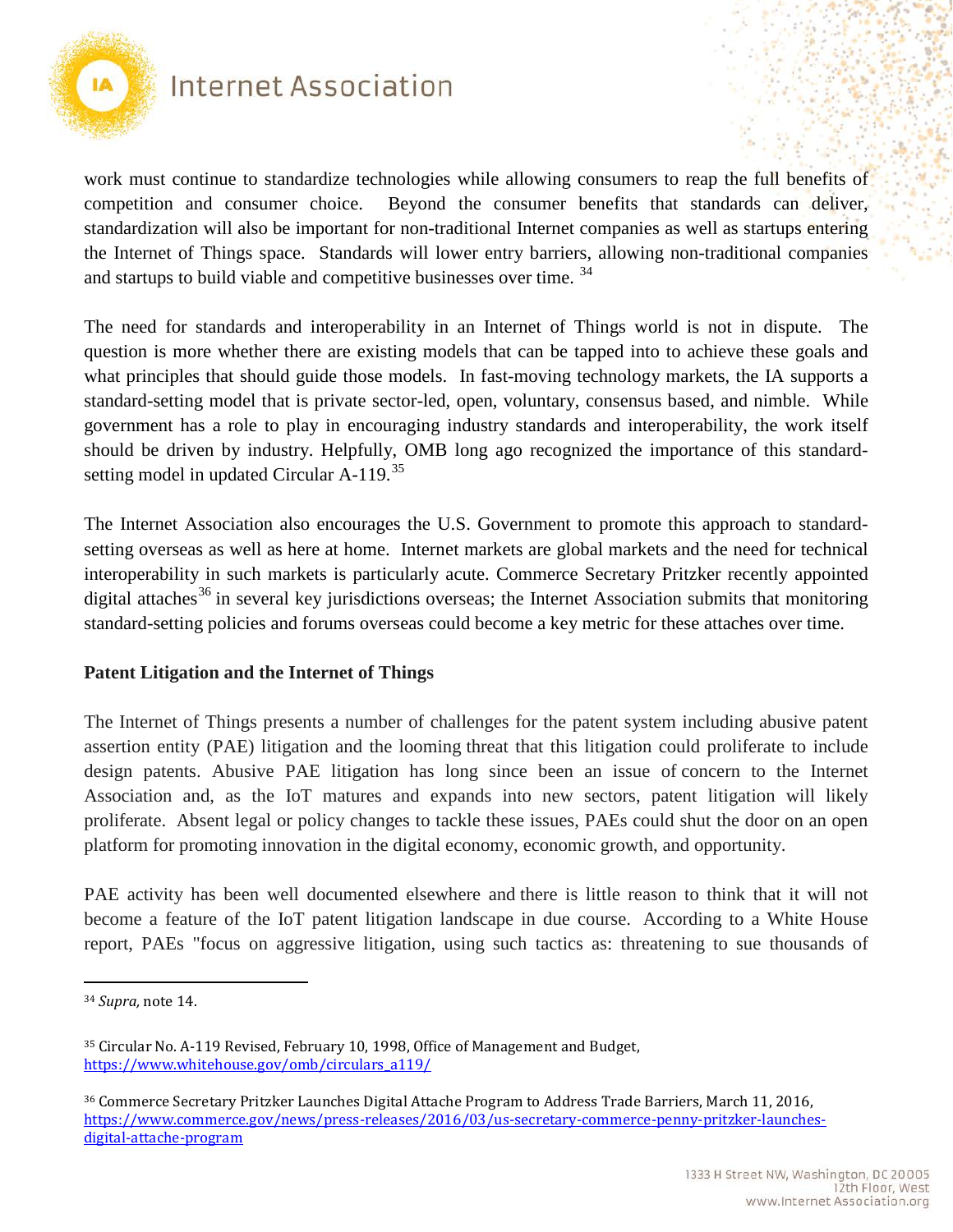

 $\overline{a}$ 

### Internet Association

companies at once, without specific evidence of infringement against any of them; creating shell companies that make it difficult for defendants to know who is suing them; and asserting that their patents cover inventions not imagined at the time they were granted."<sup>[37](#page-9-0)</sup> According to 2015 data, patent litigation involving PAEs was at record high levels. About two-thirds of patent lawsuits are filed in the high-tech sector and, of these high-tech cases, more than 88 percent involved PAEs. Many of the patents asserted by PAEs are of very poor quality. [38](#page-9-1)

The economic impact of PAE activity on high-tech companies is severe, but the activity impacts smaller companies even more severely. More than half of the firms sued by trolls have less than \$10 million in annual revenue.<sup>[39](#page-9-2)</sup> These victims lack the resources to fight in court, even if they have a valid case. One study found that the average troll settlement costs a small or medium sized company \$1.33 million, versus \$1.75 million per case for an in court defense. Startups - including IoT startups - are doubly impacted by PAE activity, both as small businesses defending these lawsuits and also as businesses seeking to attract venture capital funding. One study investigated the indirect costs of patent litigation and found that litigation by frequent litigators—such as patent trolls—is associated with a direct and negative effect on innovation. VC investment over the last five years "would have likely been \$21.7 billion higher [] but for litigation brought by frequent litigators." <sup>[40](#page-9-3)</sup>

The Internet Association continues to call for comprehensive patent reform from all branches of government. Action is needed, and we ask the administration to support initiatives including:

- Legislation that would curb the negative effects of PAE activity on our economy;
- Comprehensive action by the Patent and Trademark Office to improve the quality of patents the agency issues;
- Case law development by the courts that would invalidate vague and overbroad patents that try to claim every possible way to achieve a stated function using software.

In addition to current PAE activity, the over protection of design patent rights may inhibit IoT development and deployment. The Internet Association is very concerned that the epidemic of PAE

<span id="page-9-2"></span><sup>39</sup> RPX, 2014 NPE Litigation Report, http://www.rpxcorp.com/wpUcontent/uploads/sites/2/2015/03/RPX\_LitigationUReportU2014\_FNL\_040615.pdf

<span id="page-9-0"></span><sup>37</sup> *Patent Assertion and U.S. Innovation,* EOP Report, at 1 (June 2013) [https://www.whitehouse.gov/sites/default/files/docs/patent\\_report.pdf](https://www.whitehouse.gov/sites/default/files/docs/patent_report.pdf)

<span id="page-9-1"></span><sup>38</sup> "Trolls made 2015 one of the biggest years ever for patent law suits", Arstechnica, January 5, 2015, <http://arstechnica.com/tech-policy/2016/01/despite-law-changes-2015-saw-a-heap-of-patent-troll-lawsuits/>

<span id="page-9-3"></span><sup>&</sup>lt;sup>40</sup>Tucker, Catherine, The Effect of Patent Litigation and Patent Assertion Entities on Entrepreneurial Activity (2014), http://cdn.arstechnica.net/wp content/uploads/2014/06/TuckerUReportU5.16.14.pdf